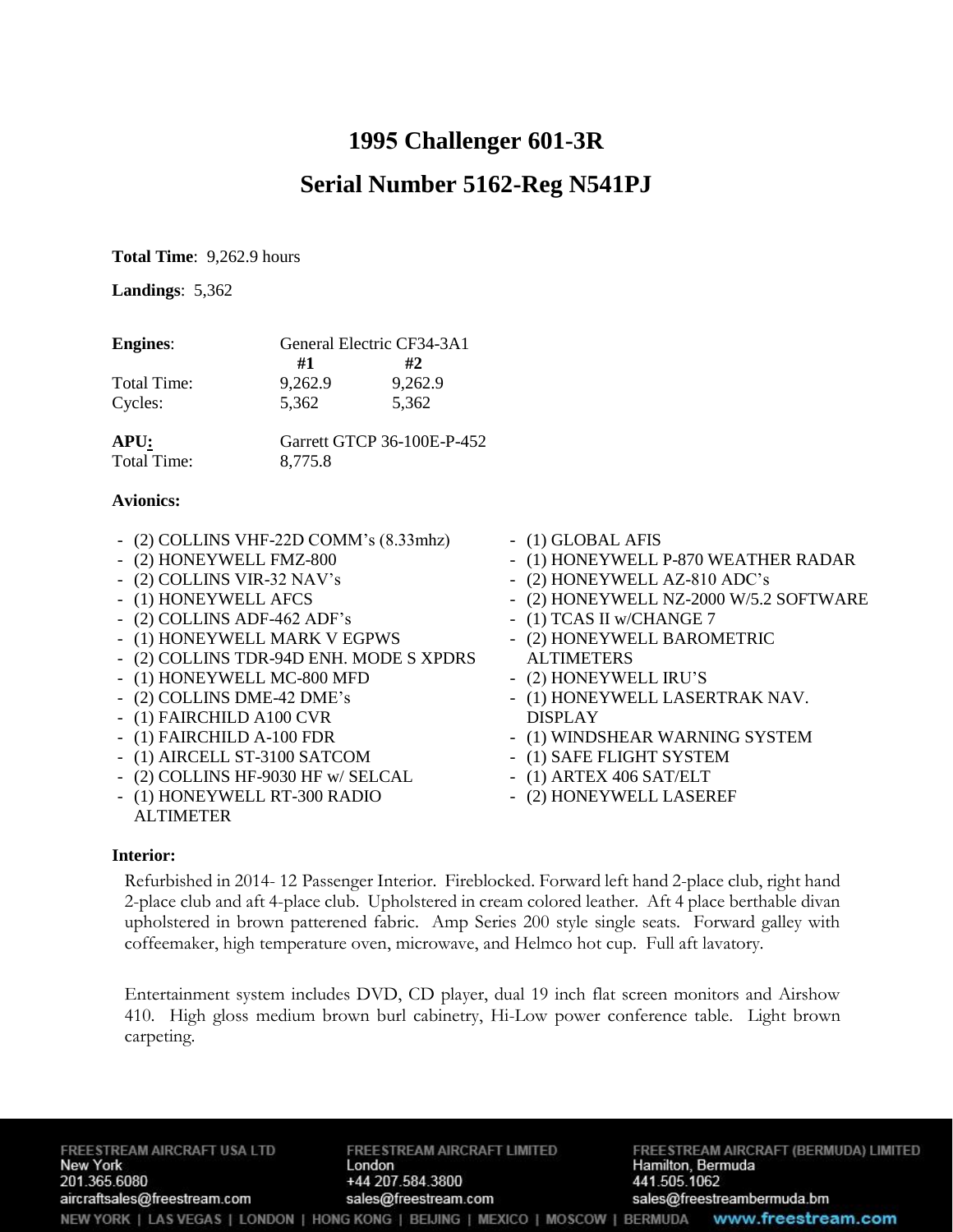#### **Exterior:**

New Paint 2014-Overall Matterhorn White with Dark Blue Tail and Blue & Red accent striping.

### **Additional Features:**

Airshow 410/ATG-5000 Go-Go Biz Wifi/Operated Part 135



FREESTREAM AIRCRAFT USA LTD<br>New York<br>201.365.6080 aircraftsales@freestream.com NEW YORK | LAS VEGAS | LONDON | HONG KONG | BEIJING | MEXICO | MOSCOW | BERMUDA

FREESTREAM AIRCRAFT LIMITED London +44 207.584.3800 sales@freestream.com

FREESTREAM AIRCRAFT (BERMUDA) LIMITED<br>Hamilton, Bermuda<br>441.505.1062 sales@freestreambermuda.bm www.freestream.com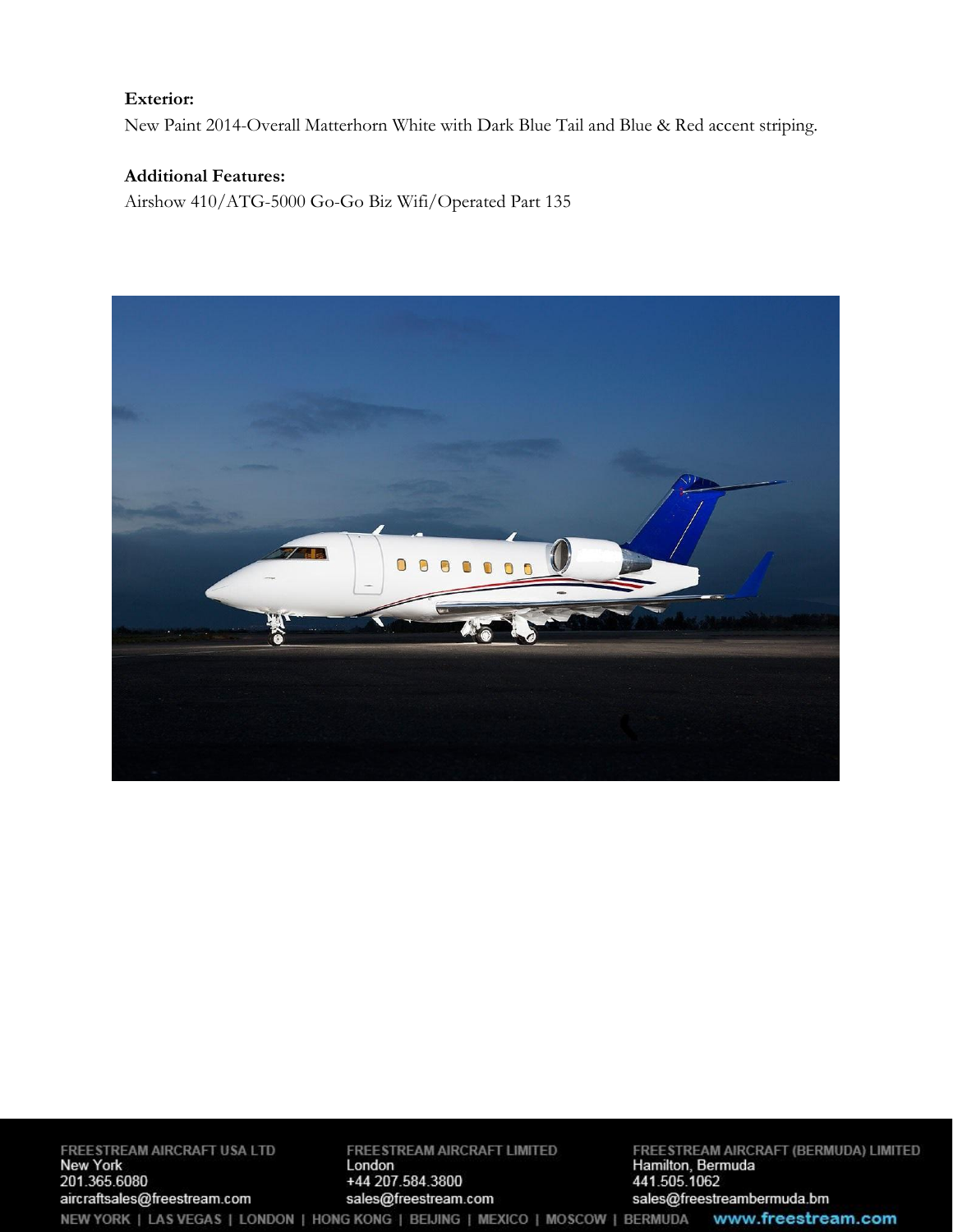

FREESTREAM AIRCRAFT USA LTD<br>New York<br>201.365.6080 aircraftsales@freestream.com NEW YORK | LAS VEGAS | LONDON | HONG KONG | BEIJING | MEXICO | MOSCOW | BERMUDA

FREESTREAM AIRCRAFT LIMITED<br>London +44 207.584.3800 sales@freestream.com

FREESTREAM AIRCRAFT (BERMUDA) LIMITED<br>Hamilton, Bermuda<br>441.505.1062 sales@freestreambermuda.bm www.freestream.com